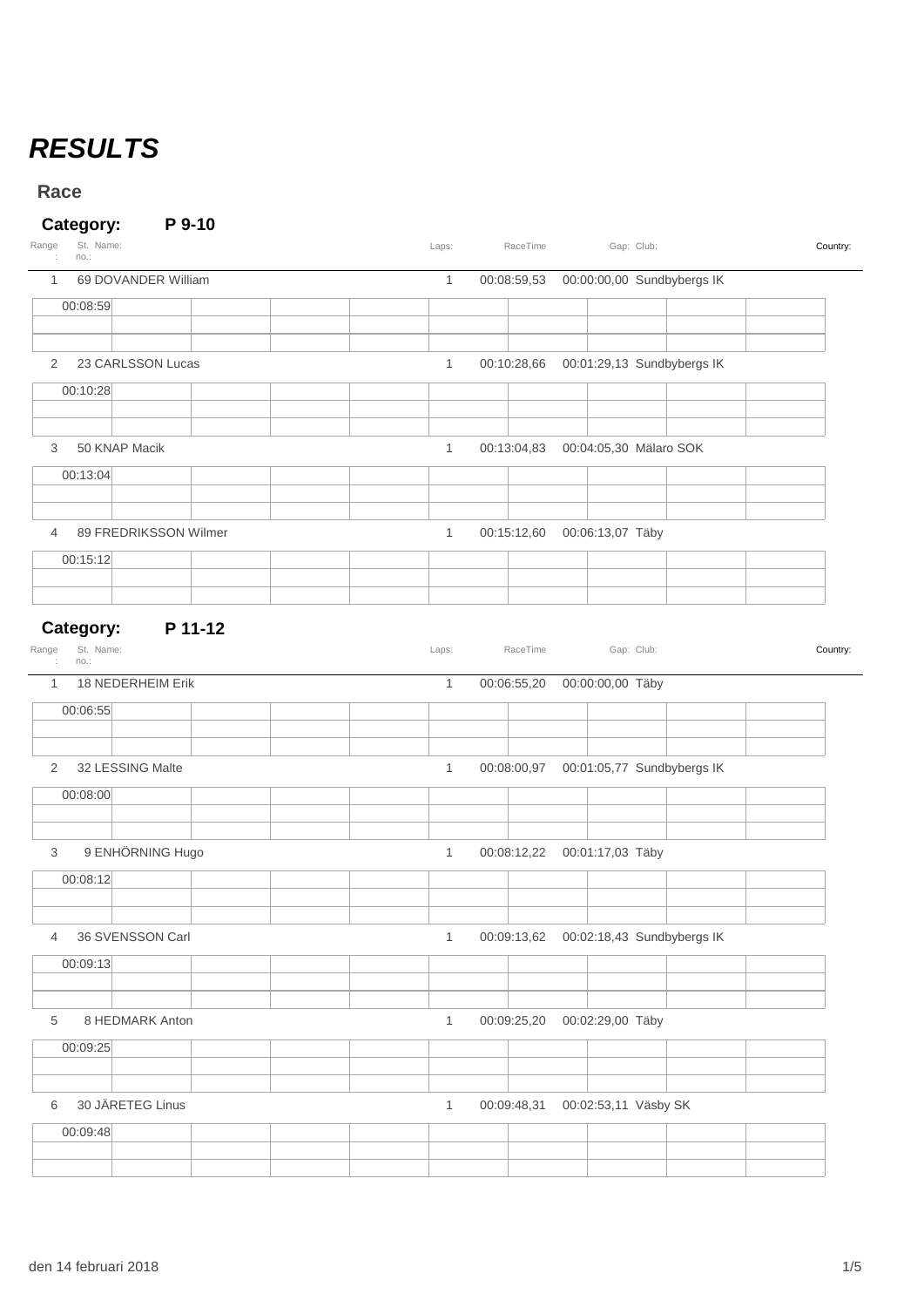| $\overline{7}$                  | 86 EDLUND-FRANSSON Jacob |          |          | 1              |             | 00:11:16,79   00:04:21,59   Turebergs IF |                            |          |
|---------------------------------|--------------------------|----------|----------|----------------|-------------|------------------------------------------|----------------------------|----------|
| 00:11:16                        |                          |          |          |                |             |                                          |                            |          |
|                                 |                          |          |          |                |             |                                          |                            |          |
|                                 |                          |          |          |                |             |                                          |                            |          |
| Category:<br>St. Name:<br>Range | P 13-14                  |          |          | Laps:          | RaceTime    |                                          | Gap: Club:                 | Country: |
| no.:                            |                          |          |          |                |             |                                          |                            |          |
| $\mathbf{1}$                    | 48 GUSTAFSSON Erik       |          |          | $\mathbf{1}$   |             | 00:07:37,23 00:00:00,00 Täby             |                            |          |
| 00:07:37                        |                          |          |          |                |             |                                          |                            |          |
|                                 |                          |          |          |                |             |                                          |                            |          |
| 2                               | 70 HEDLÖF Anton          |          |          | $\mathbf{1}$   | 00:07:56,39 |                                          | 00:00:19,16 Sundbybergs IK |          |
| 00:07:56                        |                          |          |          |                |             |                                          |                            |          |
|                                 |                          |          |          |                |             |                                          |                            |          |
| 3                               | 37 SVENSSON Axel         |          |          | $\mathbf{1}$   | 00:08:08,75 |                                          | 00:00:31,52 Sundbybergs IK |          |
| 00:08:08                        |                          |          |          |                |             |                                          |                            |          |
|                                 |                          |          |          |                |             |                                          |                            |          |
|                                 |                          |          |          |                |             |                                          |                            |          |
| Category:<br>Range<br>St. Name: | P 15-16                  |          |          | Laps:          | RaceTime    |                                          | Gap: Club:                 | Country: |
| no.:                            |                          |          |          |                |             |                                          |                            |          |
| $\mathbf{1}$                    | 62 KARLSSON Gustaf       |          |          | 2              | 00:12:38,96 |                                          | 00:00:00,00 Sundbybergs IK |          |
| 00:06:19                        | 00:06:19                 |          |          |                |             |                                          |                            |          |
|                                 |                          |          |          |                |             |                                          |                            |          |
| 2                               | 76 SANDBERG Leo          |          |          | 2              | 00:13:05,75 |                                          | 00:00:26,79 Sundbybergs IK |          |
| 00:05:28                        | 00:07:37                 |          |          |                |             |                                          |                            |          |
|                                 |                          |          |          |                |             |                                          |                            |          |
| 3                               | 77 HELLDEN Walter        |          |          | 2              | 00:13:21,33 |                                          | 00:00:42,37 Sundbybergs IK |          |
| 00:05:39                        | 00:07:42                 |          |          |                |             |                                          |                            |          |
|                                 |                          |          |          |                |             |                                          |                            |          |
|                                 |                          |          |          |                |             |                                          |                            |          |
| Category:                       | H 21                     |          |          |                |             |                                          |                            |          |
| St. Name:<br>Range<br>no.:<br>÷ |                          |          |          | Laps:          | RaceTime    |                                          | Gap: Club:                 | Country: |
| $\mathbf{1}$                    | 16 ANDERSSON Mats        |          |          | $\overline{4}$ | 00:27:08,40 |                                          | 00:00:00,00 Finnskoga IF   |          |
| 00:06:39                        | 00:06:52                 | 00:06:53 | 00:06:44 |                |             |                                          |                            |          |
|                                 |                          |          |          |                |             |                                          |                            |          |
| 2                               | 31 RANDEN Björn          |          |          | 4              |             | 00:39:06,45   00:11:58,05   Väsby SK     |                            |          |
| 00:08:05                        | 00:10:16                 | 00:10:21 | 00:10:24 |                |             |                                          |                            |          |
|                                 |                          |          |          |                |             |                                          |                            |          |
|                                 |                          |          |          |                |             |                                          |                            |          |
| Category:                       | H 35                     |          |          |                |             |                                          |                            |          |
| Range<br>St. Name:<br>no.:      |                          |          |          | Laps:          | RaceTime    |                                          | Gap: Club:                 | Country: |
| $\mathbf{1}$                    | 10 HAGMAN Henning        |          |          | 4              | 00:29:33,35 | 00:00:00,00 Hybo AIK                     |                            |          |
| 00:07:20                        | 00:07:25                 | 00:07:28 | 00:07:20 |                |             |                                          |                            |          |
|                                 |                          |          |          |                |             |                                          |                            |          |
| 2                               | 3 JANSSON Christian      |          |          | 4              | 00:29:51,56 |                                          | 00:00:18,21 Vassunda IF    |          |
| 00:07:15                        | 00:07:35                 | 00:07:35 | 00:07:26 |                |             |                                          |                            |          |
|                                 |                          |          |          |                |             |                                          |                            |          |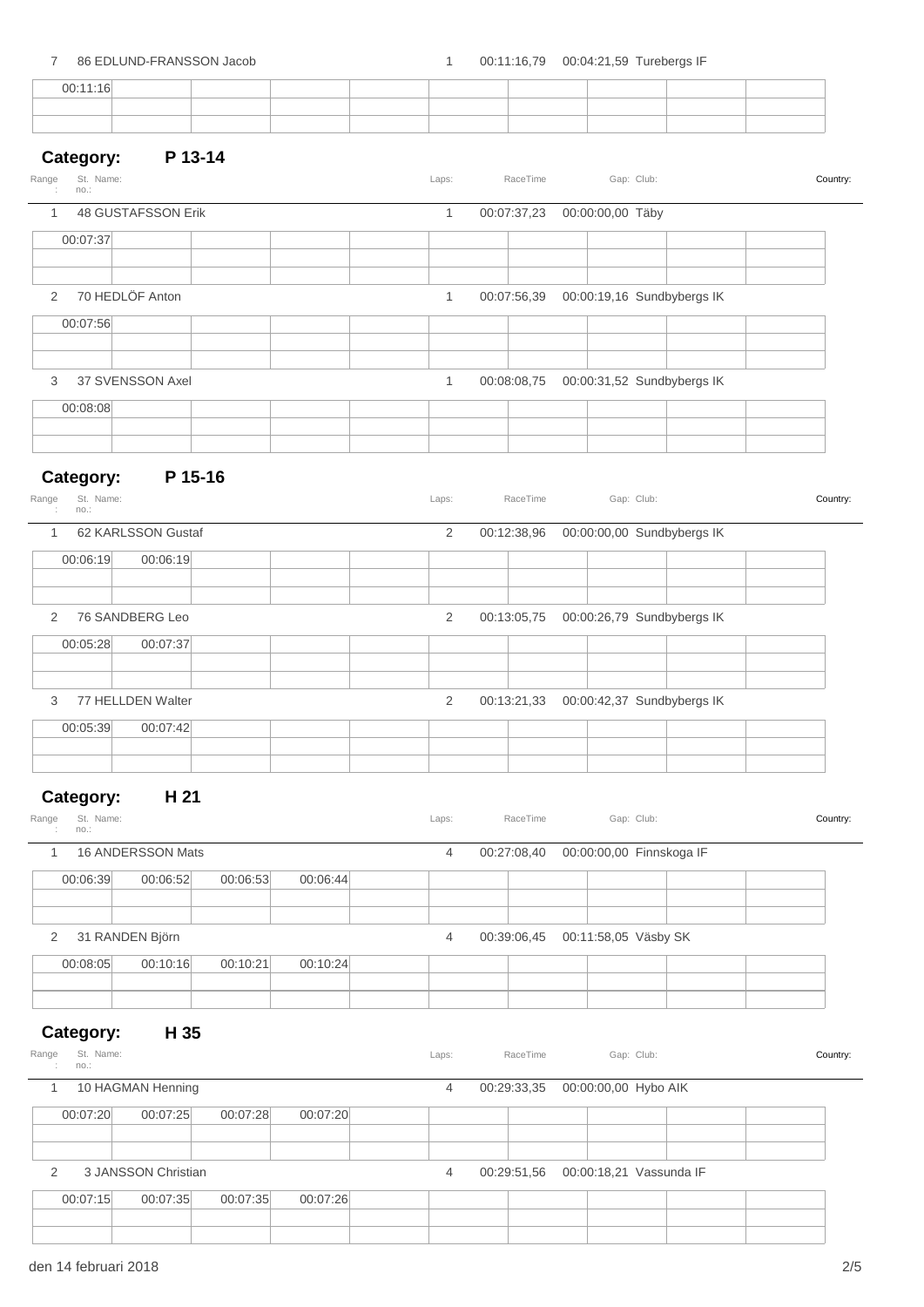### 3 17 NYGREN Magnus 4 00:29:52,22 00:00:18,87 Väsby SK 00:07:20 00:07:37 00:07:33 00:07:22 **Category: H 45** St. Name: no.: Range Name: Club: Laps: RaceTime Gap: Club: Country: 1 71 KARLSSON Torgny 4 00:27:18,69 00:00:00,00 Täby 00:06:39 00:06:58 00:06:51 00:06:50 2 52 TÖRNQVIST Martin 4 00:28:45,75 00:01:27,06 Väsby SK 00:07:06 00:07:20 00:07:12 00:07:07 3 60 MAGNER Mikael 4 00:32:49,14 00:05:30,45 Väsby SK 00:08:06 00:08:17 00:08:14 00:08:12 4 81 SANDBERG Torbjörn 4 00:37:24,09 00:10:05,39 Sundbybergs IK 00:09:19 00:09:24 00:09:22 00:09:19 5 5 MUSTEL Peter 4 00:41:05,73 00:13:47,04 Väsby SK 00:10:06 00:10:15 00:10:26 00:10:18 **Category: H 55** St. no.: Range Name: Club: 1 73 NORDEN Björn 4 00:29:45,49 00:00:00,00 Sundbybergs IK 00:07:22 00:07:29 00:07:27 00:07:27 2 61 MÖRTBERG Sven 4 00:31:12,58 00:01:27,09 Sundbybergs IK 00:07:34 00:07:54 00:07:56 00:07:48 3 4 SAARIKOSKI Peter 4 00:33:22,98 00:03:37,49 Väsby SK 00:08:09 00:08:25 00:08:32 00:08:16

4 6 TEMNERUD Erik 2014 1990 12:18,53 Väsby SK 00:10:17 00:10:37 00:10:32 00:10:38 5 63 GYULAY Peter 1 00:07:40,14 -3 Sundbybergs IK

# 00:07:40

#### **Category: F 9-10**

|                                                                            | Range St. Name: | Laps: | RaceTime Gap: Club: | Country |
|----------------------------------------------------------------------------|-----------------|-------|---------------------|---------|
| $\blacksquare$ $\blacksquare$ $\blacksquare$ $\blacksquare$ $\blacksquare$ |                 |       |                     |         |

| $\mathbf{Z}$ |                        | 52 TORNQVIST Martin  |          |          | 4              |             | 00:28:45,75 00:01:27,06 Vasby SK       |         |
|--------------|------------------------|----------------------|----------|----------|----------------|-------------|----------------------------------------|---------|
|              | 00:07:06               | 00:07:20             | 00:07:12 | 00:07:07 |                |             |                                        |         |
|              |                        |                      |          |          |                |             |                                        |         |
| 3            |                        | 60 MAGNER Mikael     |          |          | $\overline{4}$ |             | 00:32:49,14   00:05:30,45   Väsby SK   |         |
|              | 00:08:06               | 00:08:17             | 00:08:14 | 00:08:12 |                |             |                                        |         |
| 4            |                        | 81 SANDBERG Torbjörn |          |          | $\overline{4}$ | 00:37:24,09 | 00:10:05,39 Sundbybergs IK             |         |
|              | 00:09:19               | 00:09:24             | 00:09:22 | 00:09:19 |                |             |                                        |         |
| 5            |                        | 5 MUSTEL Peter       |          |          | 4              | 00:41:05.73 | 00:13:47,04 Väsby SK                   |         |
|              | 00:10:06               | 00:10:15             | 00:10:26 | 00:10:18 |                |             |                                        |         |
| nge          | Category:<br>St. Name: | H 55                 |          |          | Laps:          | RaceTime    | Gap: Club:                             | Country |
|              | no.:                   |                      |          |          |                |             |                                        |         |
| 1            |                        | 73 NORDEN Björn      |          |          | $\overline{4}$ | 00:29:45,49 | 00:00:00,00 Sundbybergs IK             |         |
|              | 00:07:22               | 00:07:29             | 00:07:27 | 00:07:27 |                |             |                                        |         |
| 2            |                        | 61 MÖRTBERG Sven     |          |          | $\overline{4}$ |             | 00:31:12,58 00:01:27,09 Sundbybergs IK |         |
|              | 00:07:34               | 00:07:54             | 00:07:56 | 00:07:48 |                |             |                                        |         |
|              |                        |                      |          |          |                |             |                                        |         |
| 3            |                        | 4 SAARIKOSKI Peter   |          |          | 4              | 00:33:22,98 | 00:03:37,49 Väsby SK                   |         |
|              | 00:08:09               | 00:08:25             | 00:08:32 | 00:08:16 |                |             |                                        |         |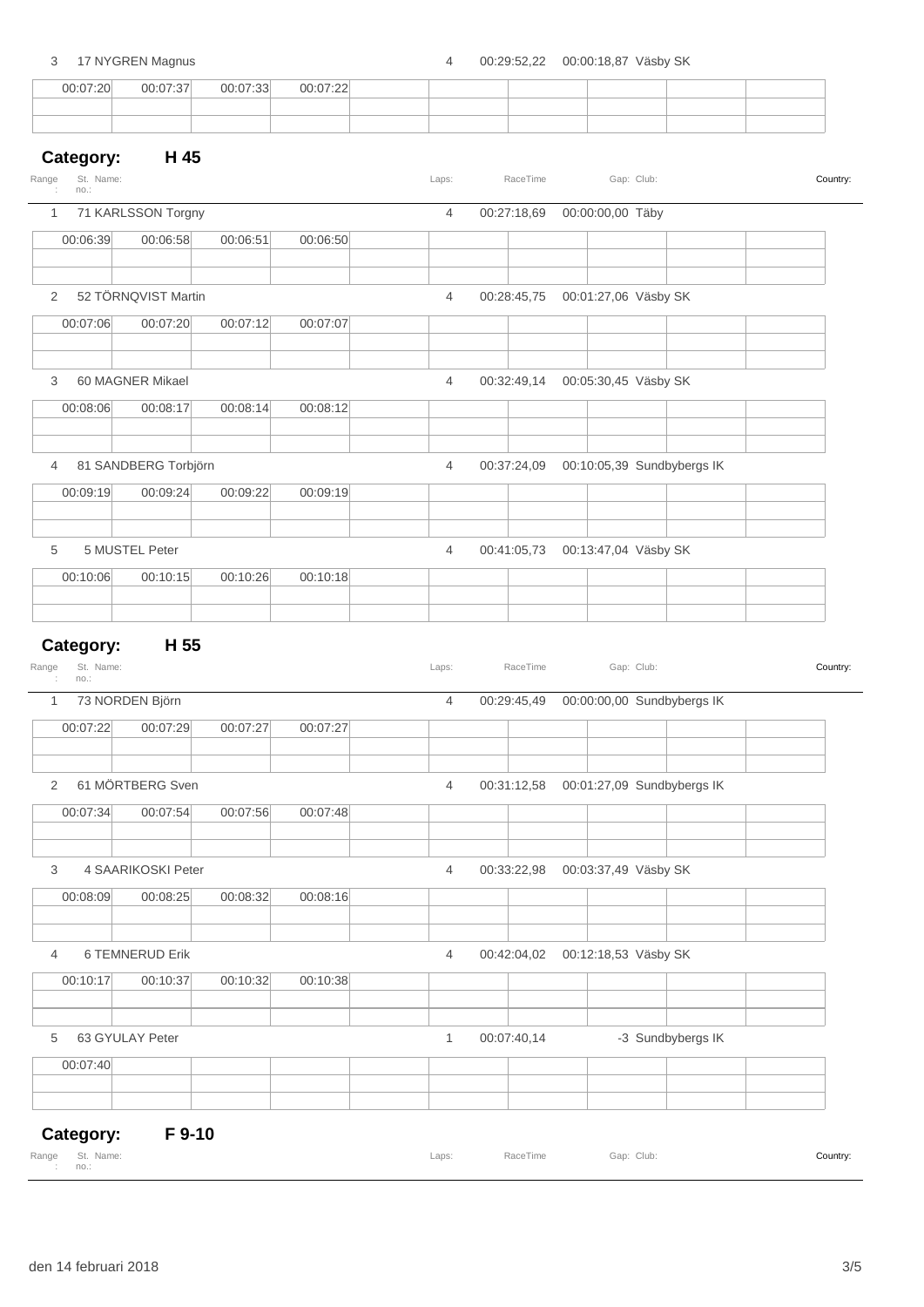| $\mathbf{1}$                                         | 35 GUSTAFSSON Anna  |          |          | $\mathbf{1}$   |             | 00:11:48,65 00:00:00,00 Täby     |                            |          |
|------------------------------------------------------|---------------------|----------|----------|----------------|-------------|----------------------------------|----------------------------|----------|
| 00:11:48                                             |                     |          |          |                |             |                                  |                            |          |
|                                                      |                     |          |          |                |             |                                  |                            |          |
| 2                                                    | 13 NEDERHEIM Lovisa |          |          | $\mathbf{1}$   |             | 00:12:59,24   00:01:10,60   Täby |                            |          |
| 00:12:59                                             |                     |          |          |                |             |                                  |                            |          |
|                                                      |                     |          |          |                |             |                                  |                            |          |
| 3                                                    | 7 HEDMARK Ebba      |          |          | $\mathbf{1}$   | 00:13:49,56 | 00:02:00,92 Täby                 |                            |          |
| 00:13:49                                             |                     |          |          |                |             |                                  |                            |          |
|                                                      |                     |          |          |                |             |                                  |                            |          |
|                                                      |                     |          |          |                |             |                                  |                            |          |
| Category:<br>St. Name:<br>Range<br>no.:              | <b>F</b> 11-12      |          |          | Laps:          | RaceTime    |                                  | Gap: Club:                 | Country: |
| $\mathbf{1}$                                         | 22 JOSEFSSON Agnes  |          |          | 1              | 00:08:20,06 | 00:00:00,00 Täby                 |                            |          |
| 00:08:20                                             |                     |          |          |                |             |                                  |                            |          |
|                                                      |                     |          |          |                |             |                                  |                            |          |
| 68 LIND Irma<br>$\overline{2}$                       |                     |          |          | 1              | 00:09:14,46 | 00:00:54,40 Täby                 |                            |          |
| 00:09:14                                             |                     |          |          |                |             |                                  |                            |          |
|                                                      |                     |          |          |                |             |                                  |                            |          |
|                                                      |                     |          |          |                |             |                                  |                            |          |
| Category: F 13-14<br>Range<br>St. Name:<br>÷<br>no.: |                     |          |          | Laps:          | RaceTime    |                                  | Gap: Club:                 | Country: |
| $\mathbf{1}$                                         | 21 JOSEFSSON Tilde  |          |          | $\mathbf{1}$   | 00:07:10,89 | 00:00:00,00 Täby                 |                            |          |
| 00:07:10                                             |                     |          |          |                |             |                                  |                            |          |
|                                                      |                     |          |          |                |             |                                  |                            |          |
| 67 LIND Greta<br>2                                   |                     |          |          | 1              | 00:07:34,45 | 00:00:23,56 Täby                 |                            |          |
| 00:07:34                                             |                     |          |          |                |             |                                  |                            |          |
|                                                      |                     |          |          |                |             |                                  |                            |          |
|                                                      |                     |          |          |                |             |                                  |                            |          |
| Category:                                            | F 15-16             |          |          |                |             |                                  |                            |          |
| St. Name:<br>Range<br>no.:                           |                     |          |          | Laps:          | RaceTime    |                                  | Gap: Club:                 | Country: |
| $\mathbf{1}$                                         | 72 KARLSSON Tove    |          |          | 2              | 00:14:47,74 | 00:00:00,00 Täby                 |                            |          |
| 00:07:23                                             | 00:07:24            |          |          |                |             |                                  |                            |          |
|                                                      |                     |          |          |                |             |                                  |                            |          |
| 2                                                    | 91 SJÖHOLM Hoa      |          |          | $\overline{2}$ | 00:15:32,57 |                                  | 00:00:44,83 Sundbybergs IK |          |
| 00:07:34                                             | 00:07:58            |          |          |                |             |                                  |                            |          |
|                                                      |                     |          |          |                |             |                                  |                            |          |
|                                                      |                     |          |          |                |             |                                  |                            |          |
| Category:                                            | D 35                |          |          |                |             |                                  |                            |          |
| St. Name:<br>Range<br>no.:                           |                     |          |          | Laps:          | RaceTime    |                                  | Gap: Club:                 | Country: |
| $\mathbf{1}$                                         | 11 JOSEFSSON Jenny  |          |          | $\overline{4}$ | 00:32:39,69 | 00:00:00,00 Täby                 |                            |          |
| 00:08:01                                             | 00:08:08            | 00:08:18 | 00:08:12 |                |             |                                  |                            |          |
|                                                      |                     |          |          |                |             |                                  |                            |          |
| Category:                                            | D 45                |          |          |                |             |                                  |                            |          |

|                                                                                                                                                                                                                                                                                                                                                                                                                                                                                            | Range St. Name: | Laps: RaceTime | Gap: Club: | Country |
|--------------------------------------------------------------------------------------------------------------------------------------------------------------------------------------------------------------------------------------------------------------------------------------------------------------------------------------------------------------------------------------------------------------------------------------------------------------------------------------------|-----------------|----------------|------------|---------|
| $\blacksquare$ $\blacksquare$ $\blacksquare$ $\blacksquare$ $\blacksquare$ $\blacksquare$ $\blacksquare$ $\blacksquare$ $\blacksquare$ $\blacksquare$ $\blacksquare$ $\blacksquare$ $\blacksquare$ $\blacksquare$ $\blacksquare$ $\blacksquare$ $\blacksquare$ $\blacksquare$ $\blacksquare$ $\blacksquare$ $\blacksquare$ $\blacksquare$ $\blacksquare$ $\blacksquare$ $\blacksquare$ $\blacksquare$ $\blacksquare$ $\blacksquare$ $\blacksquare$ $\blacksquare$ $\blacksquare$ $\blacks$ |                 |                |            |         |